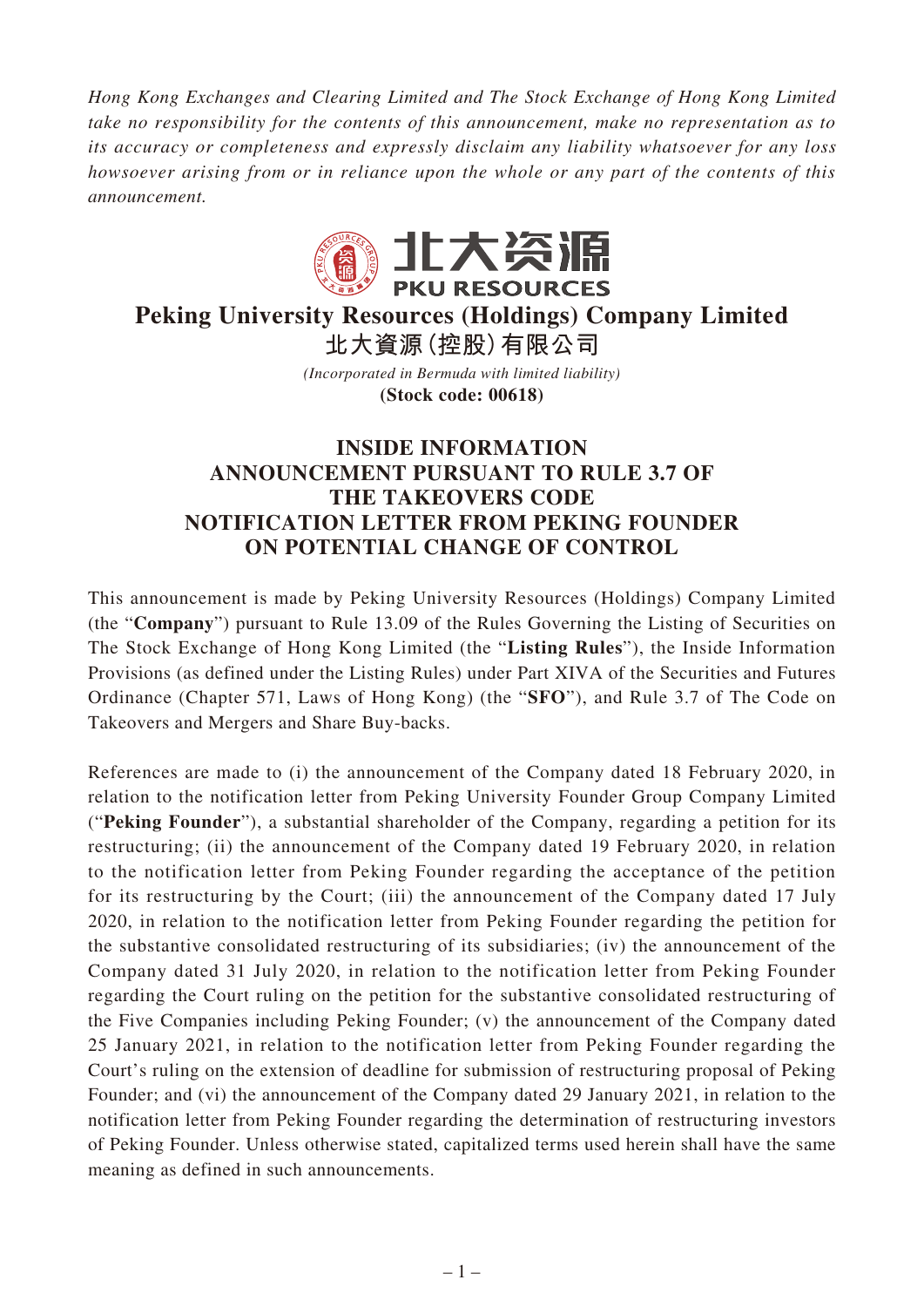## **RESTRUCTURING INVESTMENT AGREEMENT**

The Company received a notification letter from the administrator of Peking University Founder Group Company Limited on 30 April 2021, which stated that Zhuhai Huafa Group Co., Ltd. ("**Zhuhai Huafa**", 珠海華發集團有限公司) (on behalf of Zhuhai State-owned Assets), Ping An Insurance (Group) Company of China, Ltd. ("**Pingan Group**", 中國平安 保險(集團)股份有限公司) and Shenzhen Shenchao Science and Technology Investment Co., Ltd. (深圳市深超科技投資有限公司), an entity designated by Shenzhen SDG Group Co., Ltd.\* (深圳市特發集團有限公司) (the "**Restructuring Investors**") have entered into a restructuring investment agreement (the "**Restructuring Investment Agreement**") with the administrator of Peking University Founder Group Company Limited, Peking Founder, Founder Industry Holdings Co., Ltd., Peking University Healthcare Industry Group Co., Ltd., Peking University Founder Information Industry Group Co., Ltd. and Peking University Resource Group Limited (the "**Five Companies including Peking Founder**") on 30 April 2021. The Restructuring Investment Agreement has become effective as at 30 April 2021.

According to the Restructuring Investment Agreement, the majority of the equity assets, debt assets and other assets that the Five Companies including Peking Founder have the right to dispose of will be used to establish a new company (the "**New Founder Group**") and its subordinate business platform companies, and Zhuhai Huafa and Pingan Group will acquire no less than 73% of the equity interest in New Founder Group in cash at a ratio of 3:7, while no more than 27% of the equity interest in New Founder Group shall be used for repaying the creditors. All the remaining assets will be disposed of through the trust scheme and the proceeds from the disposal will be used to make up for the allocation to the creditors.

The portion of debts owed to each creditor up to the amount of RMB1 million shall be repaid in cash, while the portion above RMB1 million shall be repaid in cash and by way of debt-forequity swap. The creditors may also choose to exchange all of their expected equity interests in the New Founder Group for current cash or a combination of current cash and future cash, i.e. the creditors may choose to be repaid through receiving a certain proportion of current cash and retaining a certain proportion of debt owed by the New Founder Group so far as the portion of debt above RMB1 million is concerned. Zhuhai Huafa and Pingan Group will underwrite the buy-back of the equity interests held by the creditors in the New Founder Group.

In the event that all the creditors choose to be repaid entirely in cash according to the restructuring proposal, the investors shall pay RMB73.300 billion in cash to the administrator of Peking University Founder Group Company Limited; if the creditors choose not to call loans but to retain the debt owed by New Founder Group and/or be repaid by the equity interest in New Founder Group according to the restructuring proposal, the investors will pay no less than RMB53.725 billion in cash to the administrator of Peking University Founder Group Company Limited.